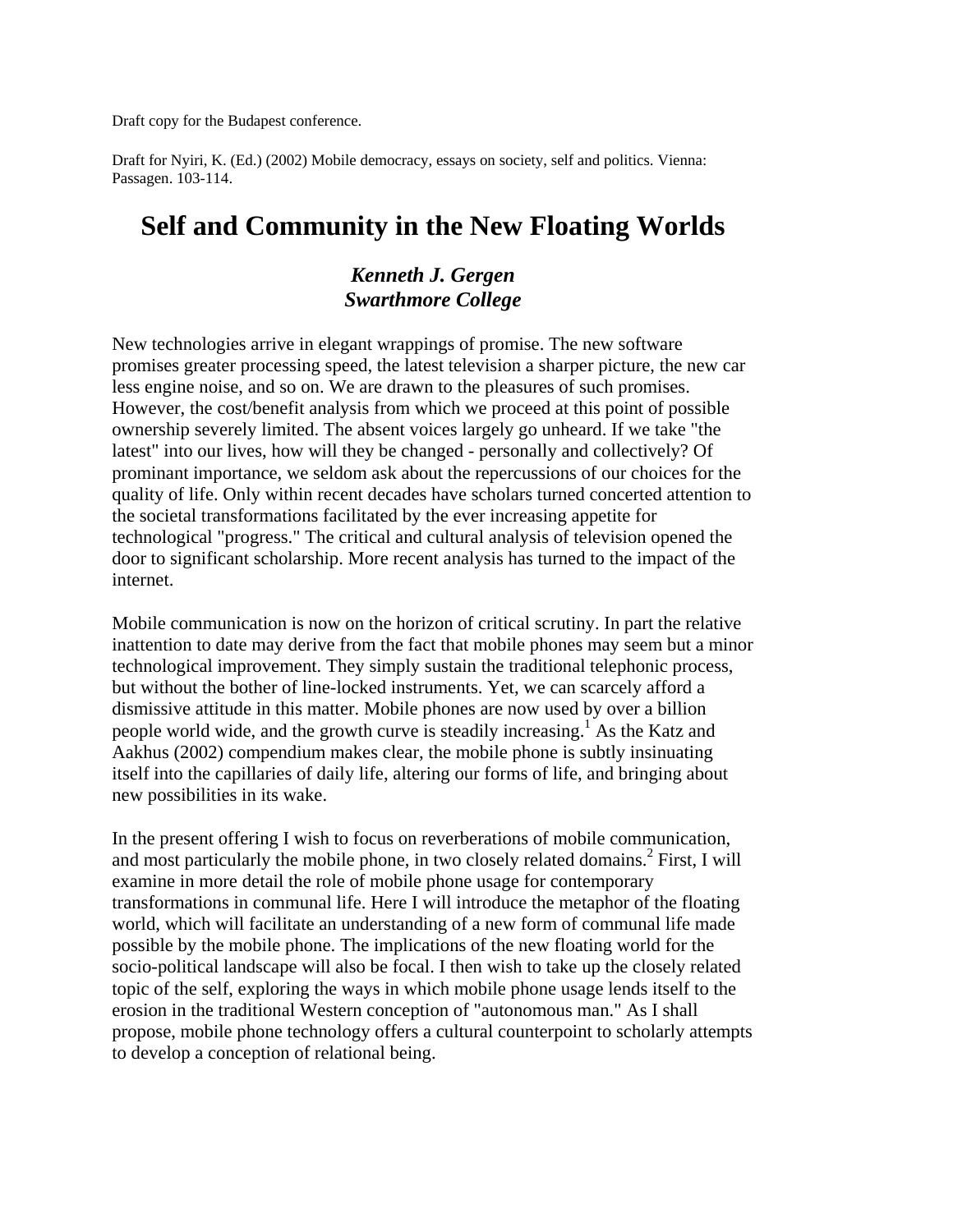## **Community in Transit: The New Floating Worlds**

In earlier work (Gergen, 2001) I proposed that many of the major technologies of the 20th century functioned corrosively with respect to the traditional, face-to-face community. Traditional communities are geograpically defined (e.g. "my neighborhood) and can be characterized in terms of their high degree of stability, reiterative communication, shared beliefs and values, mutual understanding and support, and shared knowledge about the participants. With the advent of the radio, the automobile, rapid transit, mass publishing, television, jet transportation, and the internet in particular, the traditional community was placed in jeopardy. All of these technologies functioned to remove individuals from their location within the community. Such removals were both physical (through mass transportation, jet transportation, etc.) and psychological (through radio, television, the internet, etc.). As workers of the nation became increasingly mobile, executives became increasingly global, and the activities of mothers and children were more widely dispersed (supermarkets, district schools, after-school activities), the population of active and available neighbors was substantially reduced.

One of my favorite illustrations is furnished by my wife, who grew up in a small community in Minnesota. The houses on her street typically featured a screened in back porch, and in the summer families would often take their meals in the cool of the porch. As the meal was complete and talk continued, there was frequent "visiting." Neighbors from one household would come over to share the news, laugh and commiserate. As national radio broadcasts became increasingly effective as vehicles for entertainment, the visiting was reduced. Jack Benny, George and Gracy Burns, and their associates were just a little more entertaining than the neighbors. With the entry of television, air conditioning and the TV tray, back porch dining became a rarity. The neighbors could scarcely compete with this techno-cocktail. When we recently returned to "the old neighborhood," and talked to the residents now living in the family home we found they scarcely knew their next door neighbors.

Community dissolution is matched as well by the demise of its heart: the nuclear family. In many homes in the US there are multiple televisions in the house - so that family members can maximize individual choice. There are also alluring possibilities for the children to live private lives in their tech-furnished bedrooms - CD players, computer games, telephone, amplified guitar, etc. There is often a family computer as well, with high competition among family members for internet access. Even within the family, geographic propinquity now means little. In large measure, each family member lives a psychologically separated life.

As I proposed more recently (Gergen, 2002), it is in this context that the mobile phone is of unusual importance. It is almost unique as a technology of communal restoration. It offers the possibility for continuous and instantaneous reconnection of participants within face-to-face groups. Within moments, relationships are reenlivened, common opinions and values shared, expressions of support and mutual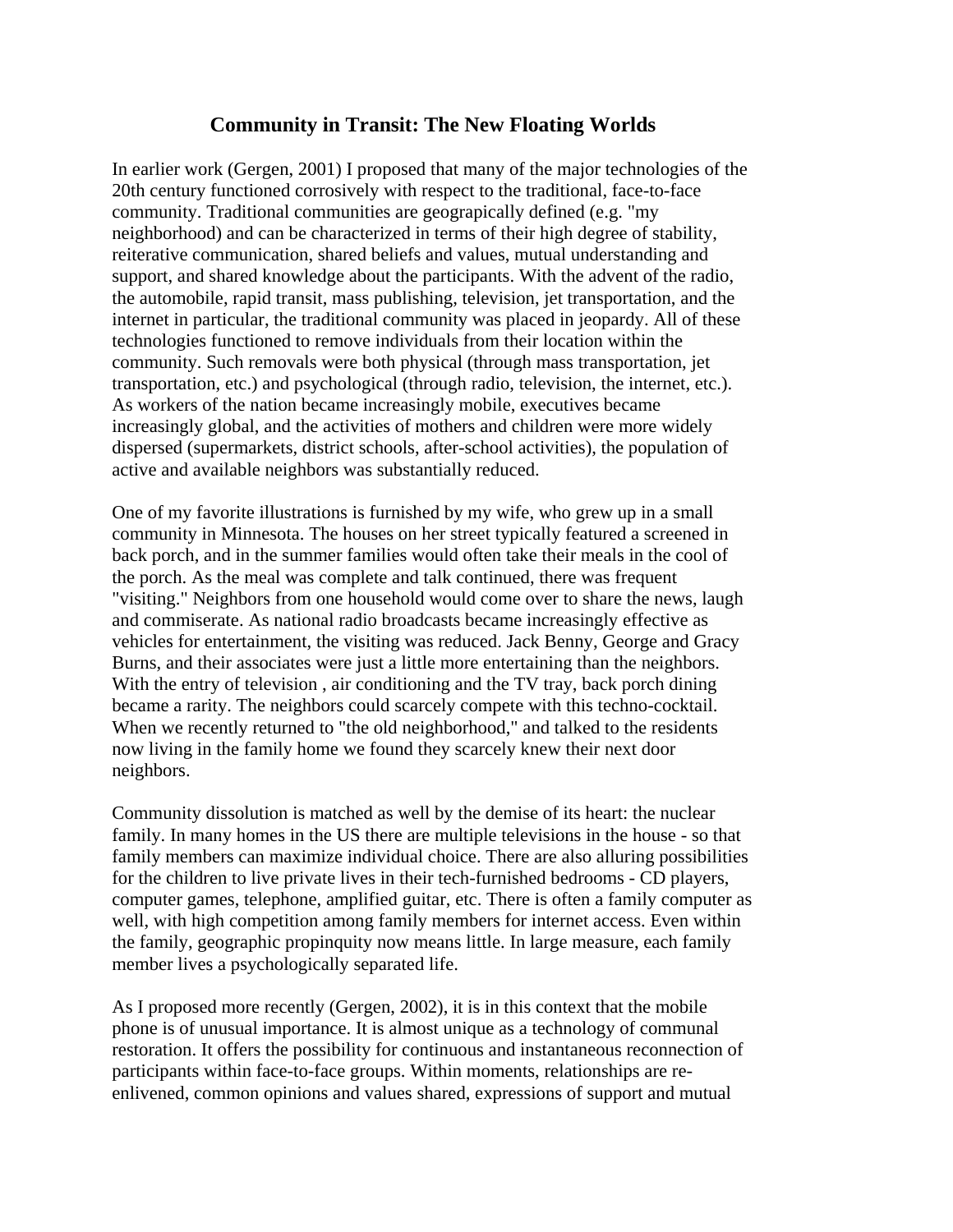understanding enhanced, and knowledge of the other deepened. In a Bakhtinian sense, while most of the broadly shared technologies are centrifugal in their effects, disrupting and dispersing conventional systems of meaning, the mobile phone tends to function centripetally. It reinstantiates the commonalties and secures them more steadfastly. More broadly, it may be said, that the mobile phone has lent itself to the pervasive state of an *absent presence*, the continuous presence at hand of family, friends and colleagues who are physically absent.

Yet, this restoration of community deserves closer examination. For it is clear that we are not witnessing here a re-flowering of the traditional face-to-face community. Rather, to borrow a descriptive phrase from 19th century Japan, we are witnessing the emergence of a "floating world." As in the Japanese case, it is a world of social interchange that escapes the control of government and military/police authority. People are free to speak of all matters great and small, regardless of whether they are lovers exchanging sighs of longing, family members arranging a rendezvous, or drug dealers negotiating sales. And, except for a significant number of business travellers, it also resembles the floating world of Edo, Japan, in its functioning around an axis of petty pleasure. In large degree, mobile communication is informal, un-scripted, and used in ways that enhance the pleasures of relationship (.e.g. romance, friendship, family life, colleagueship.) Lovers or spouses may call each other several times a day, using justifications that seem only to mask the enjoyment that is their aim. As Puro (2002) has described Finnish mobile phone users, they seem to "create an obligation for talk without a reason for a talk." (p. 27) In this sense, the cell phone community is largely an expression of what the Japanese call, *ukiyo-e* , the more worldly but less enduring pleasures of life. Finally, as in the Japanese case, there is no stable center of communal life. There is no specific geographical location or membership group to which the concept of community can be attached. The community is always there in a potential state, brought into being only in those moments when two or more participants are in communication.

Yet, the floating world of mobile phone users is also significantly different from the Japanese case. Most importantly, the floating world of informal life in Edo, Japan was literally "grounded." That is, the creation of community was always spatially circumscribed - by tea house, Geisha quarters, baths, brothels, gardens, and so on. And these arenas were limited to the Tokyo metropolitan area. Yet, the floating world of the mobile phone user is approaching the point of geographic irrelevance. Its participants may be almost anywhere at any time. Like the hovercraft or the pneumatic rail system, they are elevated from the physical terrain; there is no specific location with which they can be identified. $3$ 

We may imagine here that dwelling about us at all times are small communities that are unseen and unidentifiable. However, as we stroll the thoroughfare or sip coffee in a cafe their presence is made constantly made known to us. Each mobile phone conversation is an sign of a significant social nucleus, stretching in all directions, amorphous and protean. We cannot reach out to touch the nucleus, behold it directly, or interrogate it. And yet, it may lie somewhere toward the center of importance -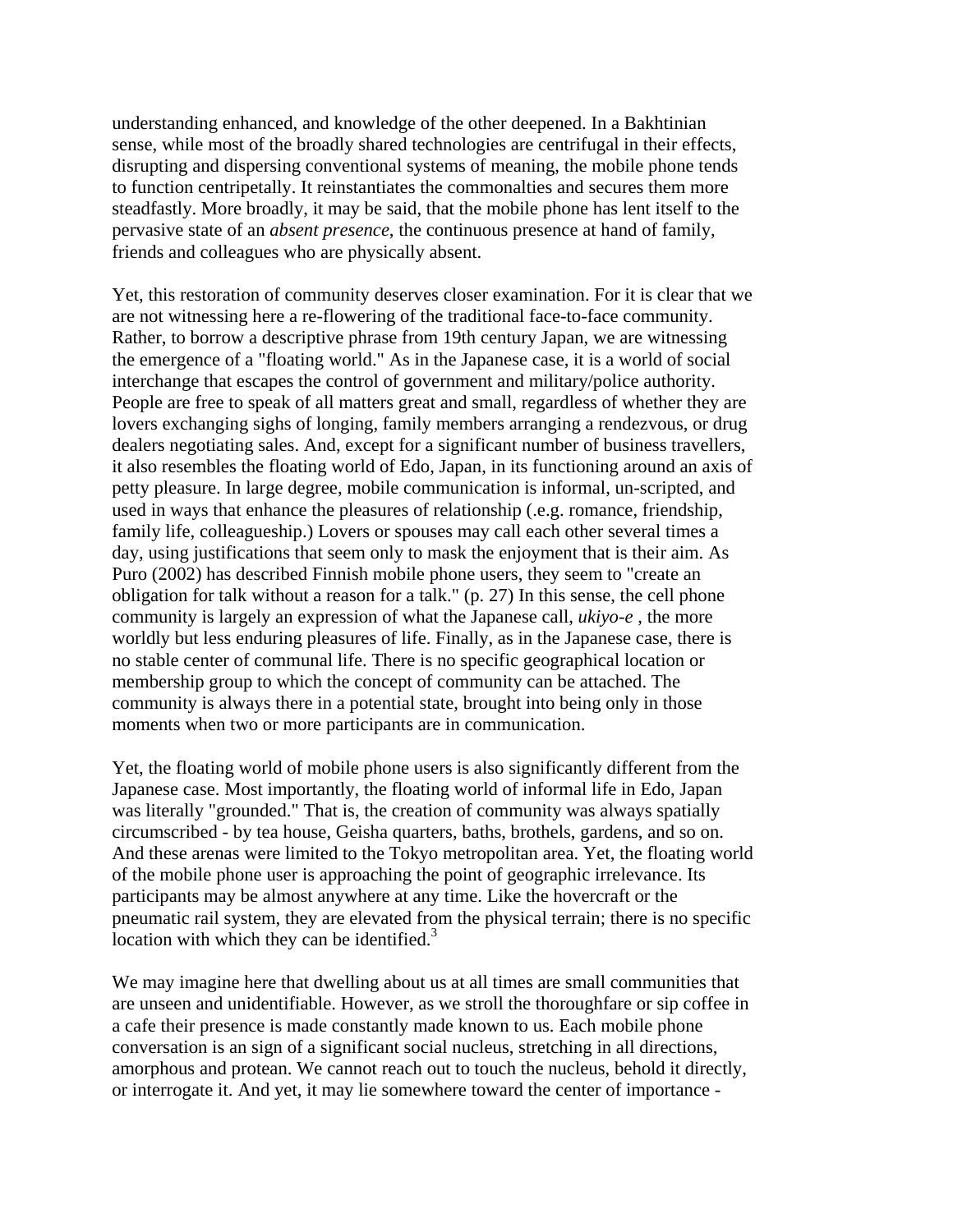guiding virtually all the actions - of those who are near.

The new floating worlds differ in another significant respect. Whereas the floating worlds of Tokyo were loosely connected, the new forms of relationship often represent tightly knit micro-communities. The ways in which mobile phone communication enhances and sustains group connection has been the subject of broad commentary. For example, Ling and Yttri (2002) describe the way in which the cell phone enhances "micro-coordination," the capacity of people within the circle to adjust their actions to each other and move together harmoniously as a unit. There is also the use of the phone in what they term, "hyper-coordination,"or the integration of the group in terms of emotional expressions and self-definitions. As Gournay (2002) describes it, the mobile phone moves us toward "fusional" relationships, in which the"the inner circle" is vitally strengthened. As Fortunati (2002) puts it, the mobile phone is "a strong booster of intimacy among those within the sociail network of the user." (p. 51) With continuous communication, those within the circle can develop a high degree of mutual trust and support.

It is also important to note that the new floating worlds are nicely adapted to the demands of life in a highly complex, rapidly moving, high tech society. This is so first because participants can rapidly obtain information from those within the circle as the demands of the day (or night) unfold. One can obtain directions, advice, support, and the confidence of shared opinions and values. Or, if one suddenly learns or recalls information useful to another within the circle, this can rapidly be transmitted. Highly important to many is also the increased degree of safety afforded by the mobile phone. If travelling in an insecure region, concerned about signs of danger, or caught in pressing circumstances (e.g. automobile mishap, air cancellation, unwanted visitor), there are instant companions available. In certain respects the mobile phone functions as a symbolic talisman. Threats of evil are kept at a safe distance.

The style of mobile phone talk is also consistent with its uses in negotiating complexity. Mobile phone conversation is seldom lengthy or labyrinthine. Messages are often brief and to the point. There are few explorations of "deep feelings" or complex ideas; rather, the subject matter is often superficial and easily communicated.<sup>4</sup> Because the participants' attention is often divided between the conversation and the immediate environment, there is less temptation to "go into difficult matters." Here too, participant voices may be raised to a high volume in order to overcome background interference. Simplicity is also demanded by the absence of back-chanelling; highly nuanced phrasing and body language cannot be effectively interpreted. The new floating worlds differ from the characteristics Ong (1982) ascribed to early oral cultures. There are no long stories, or oracular authority. In the mediated oral culture of today one moves toward superficial, sound-bite relationships.

## **Floating Worlds and Micro-Fragmentation**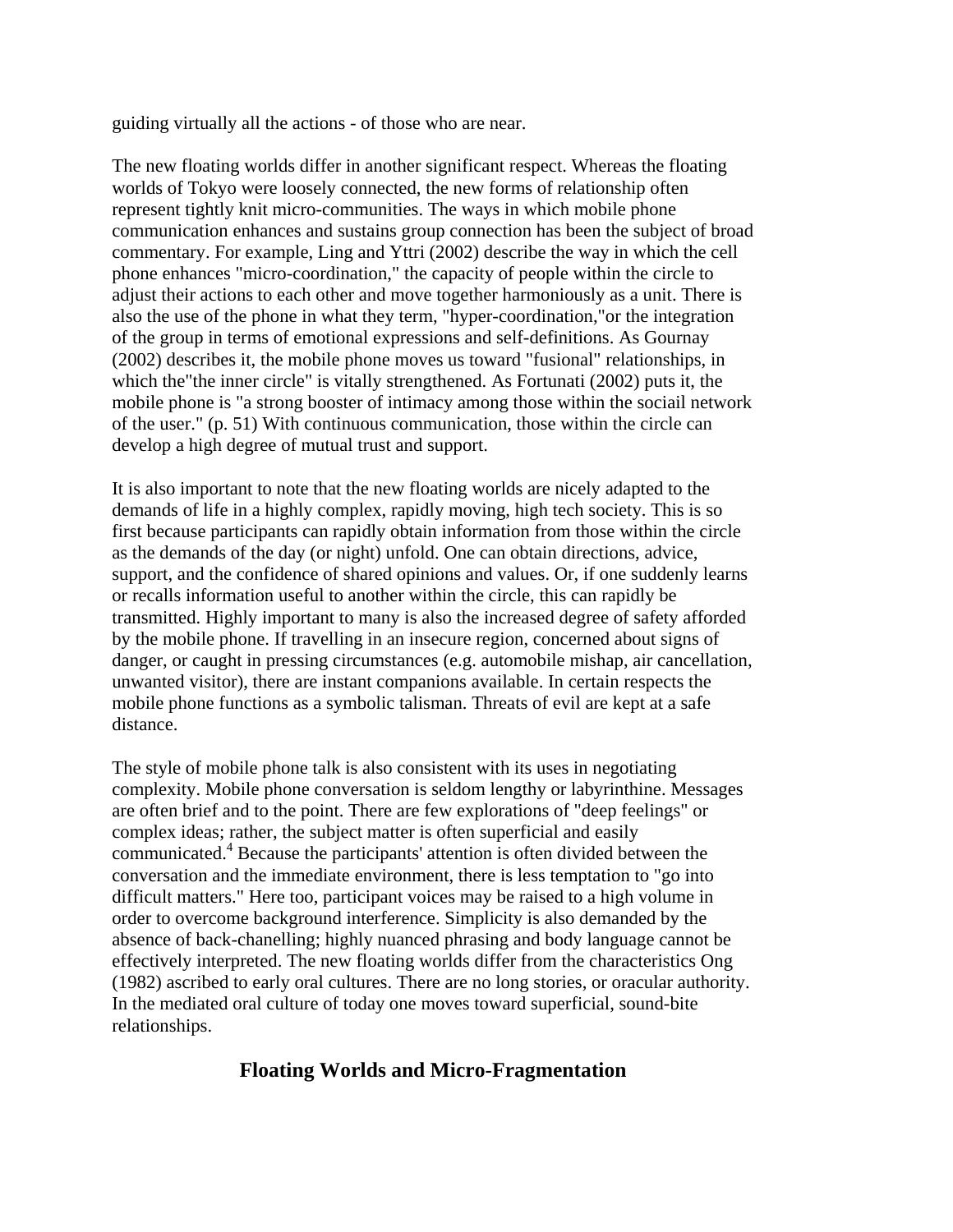If such bonded, informal and transient communities are becoming societal mainstays, how are we to understand the repercussions? What are the political and cultural implications of such movement? In my view, there is no singular set of outcomes resulting from the emergence of the new floating worlds. As with any technology, the mobile phone may be taken up and used by people for purposes never imagined by their founders. However, there are two forms of societal transformation that I find particularly interesting and potentially important, the first concerned with societal relations and the second with the self. With respect to relationships, my interest is in the contribution of mobile phone technology to the micro-segmentation of society. We have long had societal schisms based on class, race, religion, and ethnicity. Gender and sexual preferences have more recently joined the mix. However, there are important ways in which the mobile phone alters the character of social division. In particular it moves the site of inter-group tension from large-scale demographics to micro-social relationships, from schisms in macro-cultural politics to micro-cultural mores.

My argument here is based on the view that any technology enhancing the creation of communities - whether grounded or mobile - also runs the risk of creating conditions of societal conflict. It is within communal interchange that we come to develop both ontologies and ethics. We come to share languages in which certain distinctions are made and not others, and in which value comes to be placed on these distinctions and the actions in which they are embedded. Thus we find enormous cultural differences in world constructions and their associated values, and also within these cultures striking differences among sub-cultures. All such differences set the stage for conflict: my way of life vs. yours. It is thus that any technology contributing to communication within groups has the capacity to increase the shared sense of "we as opposed to them, " and ultimately, "we as better than them." Such a view is presaged by Benedict Anderson's (1983) classic account of the contribution of print technology to the formation of the shared view of "we as nation." As the same language is circulated among people, actions are coordinated around this language, trust is developed, dissenting voices are eliminated, others are identified as "outside" the circle, and those outside are increasingly disparaged, we approach conditions of conflict.

There are subtle ways in which mobile phone technology contributes to micro-social fragmentation. As the small group consumes an increasing proportion of communication time, issues not inherent to group interests lose salience. As small group concerns are intensified, so are demographic divisions pressed to the margins of consciousness. The problems, challenges and possibilities of the micro-structure diminish concerns with broad societal schisms. Micro-social concerns and conflicts become focal.<sup>5</sup> In Gournay's (2002) terms, "We are seeing a desire for closure of the relational network, reduced to a few close friends and the family core." (p 203). Because within group trust may be enhanced, and dependence on the group increased, what happens to those outside the group may be diminished.<sup>6</sup>

Further, mobile phones enable participants in a group to more easily avoid problems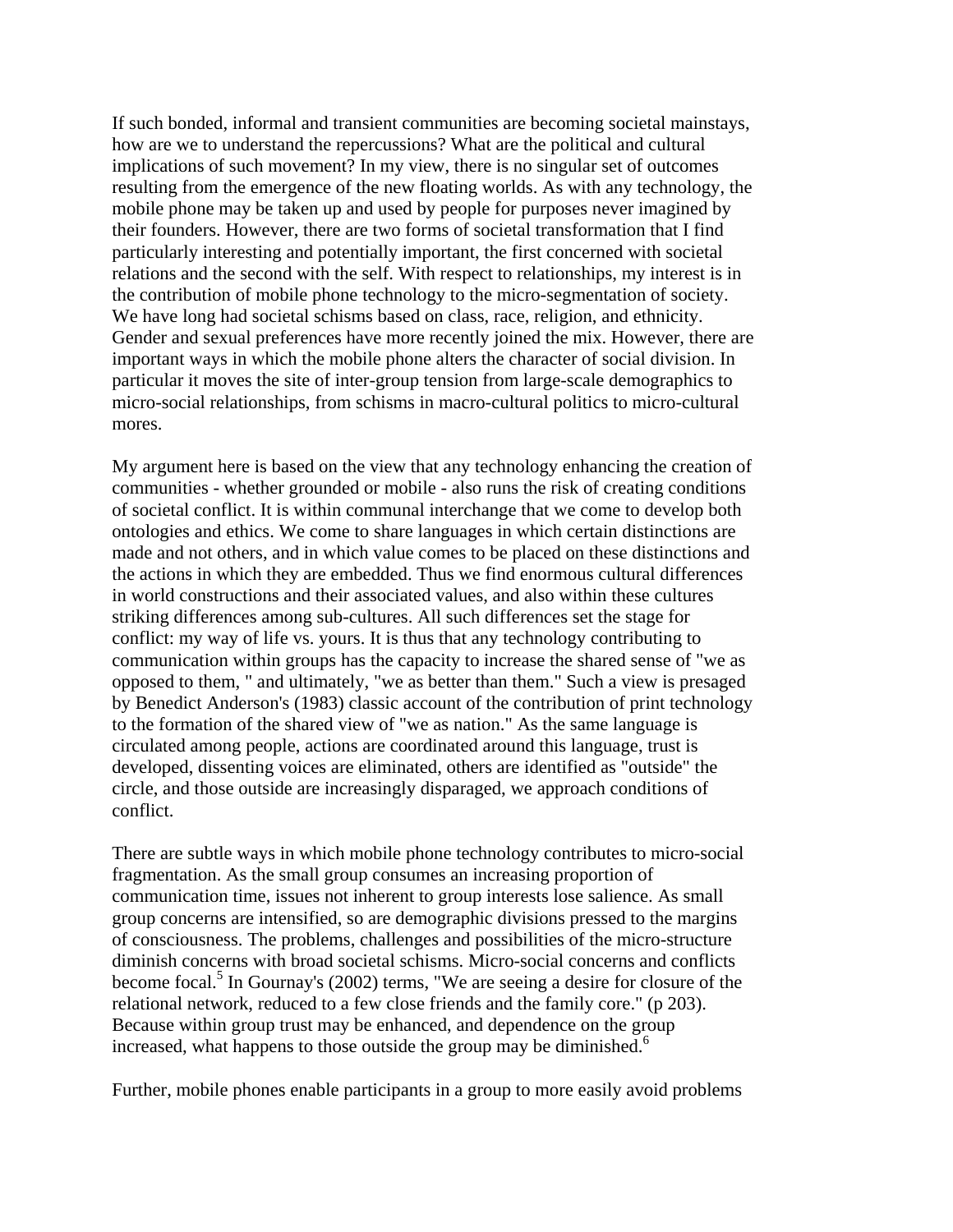of multiple loyalty. Because most people hold multiple group membership (e.g. family, friendship groups, employment colleagues), any group member can threaten the primacy of "us" when he or she demonstrates an alterior loyalty. ("You mean you would rather be with your friends than your own family?" "Your family life seems to be interfering with your concentration here at work!") However, the mobile phone can effectively create baffles between otherwise competing groups. The user may increase the sense of solidarity, while shielding the fact of multiple loyalties. Because of enhanced mobility, one can communicate solidarity with any group at any time. And if a group is physically present, users can more easily "find a moment alone" to call or send (or receive) a text message to someone outside, vitalizing the outside relationship without threatening the group at hand.<sup>7</sup> As Fortunati (1998) reports, some women in Italy possess several private mobile phones, each devoted to preidentified correspondents: husband and children, lover, friends. The ability to recognize the caller - either by a digital display or melody - now enhances this capacity maintaining separate lives. Each relationship can function in relative isolation of the others.

#### **Steps Toward Relational Being**

Let us now turn to the implications of mobile phone technology for conceptions of the self. In my view there is an important sense in which the genesis of multiple floating worlds harbors implications for our sense of personal identity. To elaborate, the same process of social interchange by which ontology and ethics are born, also give rise to conceptions of the person. For much of Western culture, the concept of the individual self - the conscious and cognizant agent of action - is more or less accepted as a natural fact. Yet, this concept of the bounded self is also peculiarly Western, and largely a byproduct of cultural developments emerging in the 17th and culminating in the 20th century. It is a view to which philosophers such as Descartes, Locke, and Kant made major contributions, but which was also nurtured by the development of a merchant class, the Reformation, the ultimate development of democracy, and the conception of empirical science.

As I have argued elsewhere (Gergen, 1999), most of the communication technologies of the 20th century functioned to undermine the sense of the bounded self. Film, books, magazines, radio, television, and the internet all foster communication links outside one's immediate social surrounds. They enable one to participate in alterior systems of belief and value, in dialogues with novel and creative outcomes, and in projects that generate new interdependencies. New affective bonds are created outside one's immediate social surrounds. The result is that the centered sense of a bounded self slowly gives way to a "multiphrenia" of partial and conflicted senses of self. Identity becomes fluid, shifting in a chameleon-like way from one social context to another. There is little in the way of "looking inward" to locate "one's true self," because there is little remaining of a core. Indeed, for the newer generations the very idea of a core-self turns strange. Nor are there close companions available for reliable, in-depth explorations of the "inner region of the self." Increasingly we are strung out across the continents, electronically and geographically mobile, and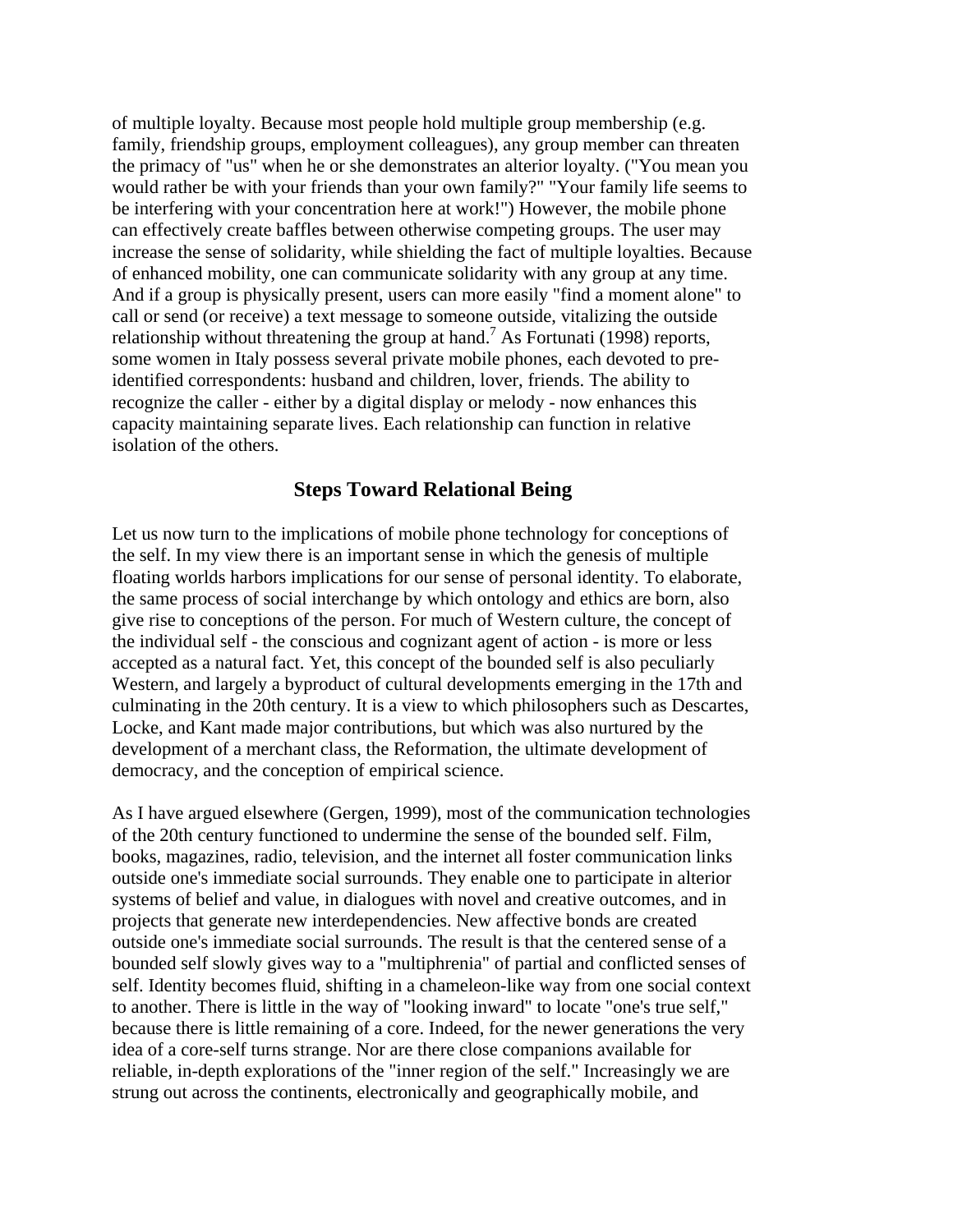increasingly over-committed to the numerous relations, projects and desires that accompany the social saturation process. The bounded and centered self is undone.

While I have argued that, in contrast to the effects of the mobile phone, this process is disruptive to close communities, there is at least one important way in which the mobile phone and the technologies of dispersion are similar. Both shift the understanding of self from the bounded to the relational. These ranges of technology emphasize and underscore the importance of connection as opposed to autonomy, looking outward rather than inward, toward network as opposed to self-sufficiency, In this sense, the mobile phone may be more significant than any other technology to date. Certainly technologies that enhance dialogue (e.g. telephone, internet, mobile phone) are more potent in their absorption of the individual into relationship than the monologic technologies of radio or television. However, while the internet is perhaps the queen of dialogic technologies, for the most part it requires a stationary outlet - a geographically stable point where one may "jack in" to the network. Of course, in the near future this requirement may be removed, and the laptop will become a participant in the floating worlds. In the meantime, however, the cell-phone allows geographically unfettered connection 24/7 . In the case of the internet, the individual can roam freely as an autonomous agent whenever he or she is not seated before a computer. With the mobile phone the relational net is always at hand. Within moments a floating relationship can be realized. And, seldom is one without the material symbol of one's relational ties. As a material object, the mobile phone functions as an icon of relationship, of techno-umblicical connection. The Enlightenment paean to individualism, "I think therefore I am" is replaced with "I am linked therefore I am."

I am not suggesting that the transition for the individualist conception to the relational is everywhere in motion. Indeed, many mobile phone users resent the ways in which it interferes with their autonomous activities, and renders their activities more fully accountable (Cooper, 2002).The cell-phone may increase one's security, but it does so at the expense of surveillance. And we must recognize that individualist ideology remains the dominant voice in the West. Nor am I proposing that this transformation to relational vision of the self is altogether dependent upon technologies such as the computer and cell phone. Cultural shifts toward pluralism, multi-culturalism, identity politics, flattened organizations, organizational team building, dialogic pedagogy and the like, all favor an enhanced consciousness of connection over independence. In recent years I have also been very encouraged with the increased scholarly critique of the individualist tradition, and the concerted attempt to develop new and more relational ways of conceptualizing the self. $8$  If there is to be a post-Enlightenment transformation that modifies or erases the separation between self and other, it will require multiple efforts, along with the developments of requisite technology.

## **Uncertainty and Edgework**

My attempt in this offering has been to tease out some of the more subtle but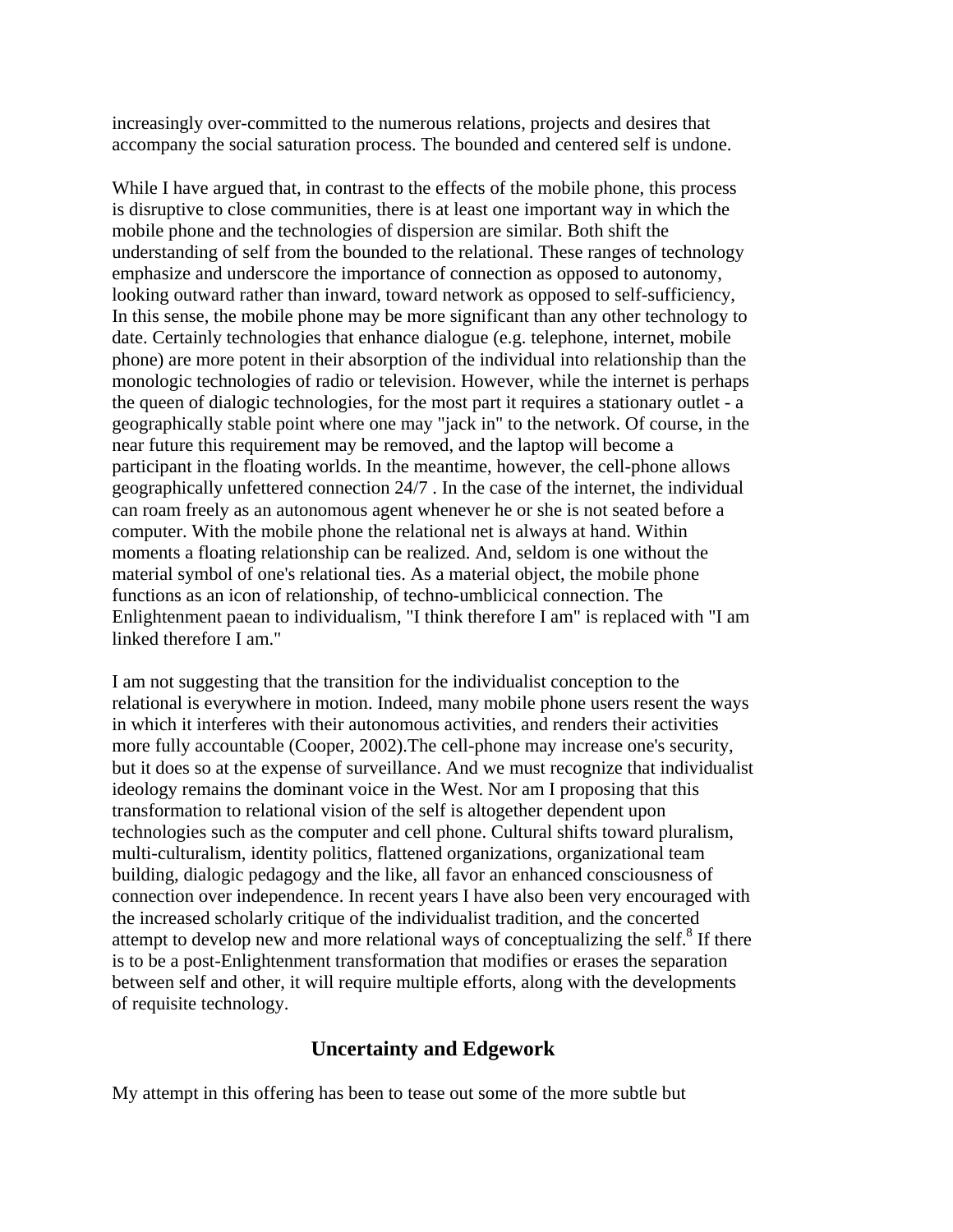profound transformations in cultural life accompanying the proliferation of mobile communication. At the outset, I proposed that the mobile phone facilitates a reversal of the communal erosion and diffusion invited by many of the major technologies of the last century. The mobile phone disrupts the centrifugal process of communal decay and offers a counter-tendency, a centripetal movement toward close interdependence. I characterized the new forms of interdependence in terms of floating worlds, resonating with the floating worlds in earlier Japanese times. While similar to the earlier floating worlds in their mobility, their uncontrolability, and their emphasis on social pleasures, they differ in terms of the tight bonds of interdependence facilitated by the mobile phone. As I proposed, these new floating worlds are important politically, inasmuch as they move the center of concern from societal politics to petty bourgeois tensions. At the same time, they function to undermine the traditional ideology of individualism, and to replace it with a view of self-within-relationship.

To be sure, these views must be understood as contributions to a conversation as opposed to definitive observations. Interpretations of cultural life are limited in many ways, not the least of which owing to historical location. This limitation is particularly important in the case of technology, as new technologies are continuously being fed into the matrix of cultural life, and are appropriated in many different ways by different sub-cultures (see, for example, Katz, 1999). In the case of the mobile phone, the problem is acute. Because of the vast popularity of the mobile phone, there is enormous corporate competition for market share. To exceed in this competition, there is a continuous press toward innovation. Thus, the half-life of any particular version of the mobile phone may be brief. New developments are everywhere apparent.

It is also clear that as new generations of the mobile phone emerge, they can significantly alter the picture painted within the present paper. For example, as the industry continues to add such capacities as music channels e-mail and internet facilities, and mobile games, the cell phone will lose much of its ability to empower close-knit relationships. In effect, it will join the ranks of technologies of fragmentation and diffusion. On the other hand, the addition of text messaging, speaker visualization and phone tracking devices may function centripetally to strengthen in-group ties.

In terms of cultural and political futures, the present analysis invites attention to the implications of micro-social fragmentation. I don't wish to argue that the mobile phone will subvert the major conflicts derived from differences in class, race, religion and ethnicity and the like. The mobile phone has been effectively used as an organizing device by right wing and Muslim terrorists in the United States. As Rheingold (2002) advances, it has also been an invaluable asset in organizing street demonstrations, and the emergence of what he calls "smart mobs."9 In terms of lethal conflict, however, we might welcome the effects of mobile communication in moving the site of conflict from the macro to the micro-level.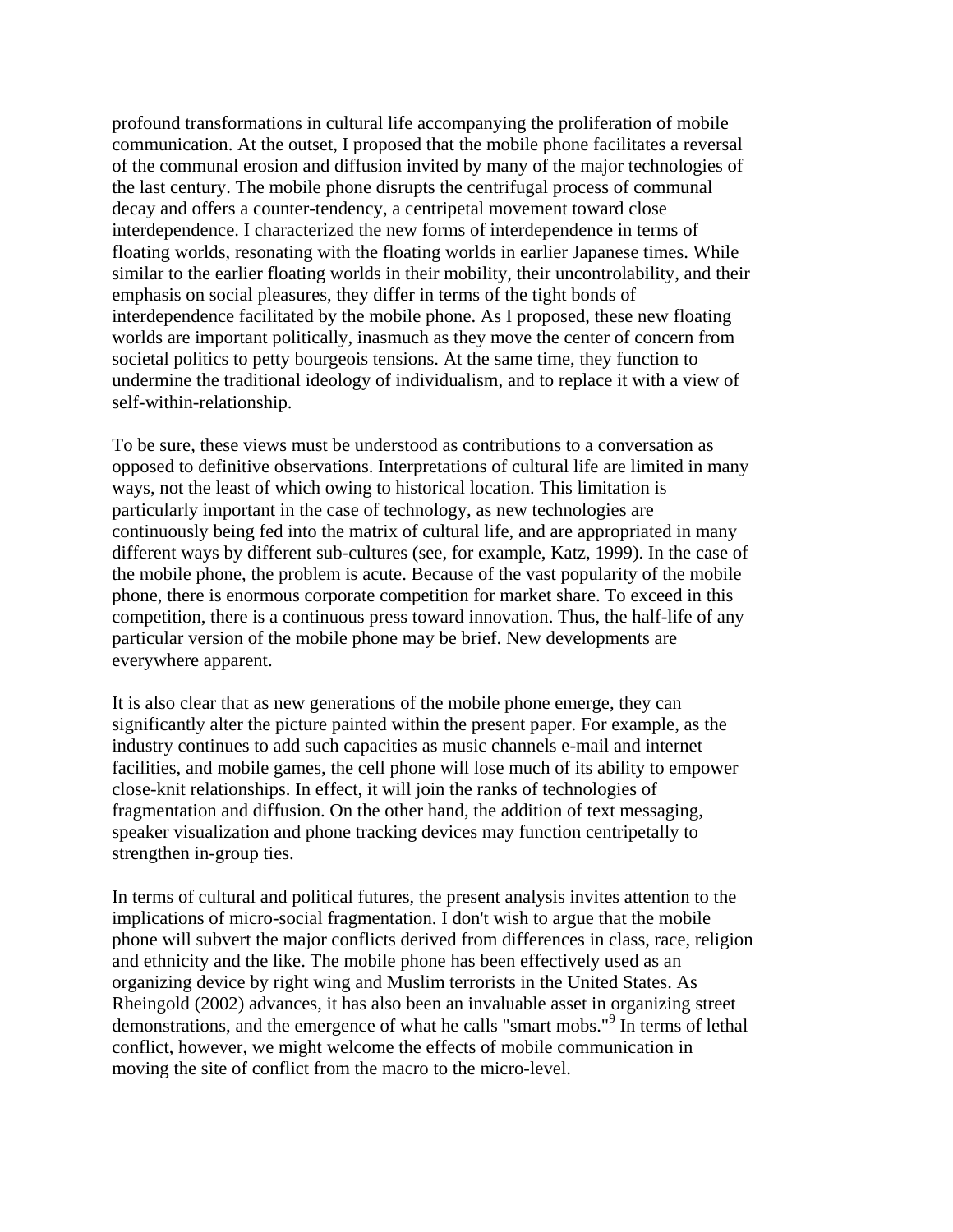The challenge for the future, however, is that of "edgework." How can we soften the boundaries of otherwise competing and conflictual groups within and across societies? There is reason to hope that the technologies responsible for the disruption of local communities may ultimately generate webs of interdependence that will reduce deep loyalties to the micro level group. The scholarly effort to hammer out relational conceptions of the self may successfully expand their vision of the field of relationship. And mobile phone technology may be advanced in a way that a single phone will embody the potential of multiple cell-phones. That is, they will enable the user to sustain multiple group relations with greater ease.

#### **Footnotes**

(1) Herald Tribune, Feb. 24, 2003, pg. 8.

(2) This is to recognize that the social processes facilitated by the mobile phone may not be identical - and indeed could be antithetical - to those favored by laptops, citizen band radio, the walkman, etc.

(3) See also Sommer, R. (2002).

(4) See also Gournay (2002) on the simplicfaction of the formal structure of language when speaking on the mobile phone.

(5) One important reason by-standers resent mobile phone use in their presence is that it identifies the user as "wedded to others." One's isolation from the group of importance is made evident, as one's individual significance is eroded. By the same token, if another gives you their mobile phone number it often functions as an indication of or invitation to bonding.

(6) See also Green (2003) on the influence of mobile communication on trust within communities.

(7) There is also the process called "bombing," in which callers simply use the number of rings to signify their acknowledgement, presence or their affection. "The message" is contained in the number of rings.

(8) See my review in Gergen (1999).

(9) On the positive side, one may argue here that the mobile phone may facilitate the strengthening of the "civil society," that layer of society that mediates between the individual and the State. With strong civil bonds, the power of the State over the people is diminished. Indeed, one may credit the mobile phone with the efficacy of grass-roots movements to resist the American and British governments' call to war against Iraq.

### **References**

- Anderson, B. (1983) Imagined communities. London: Verso.
- Cooper, G. (2002) Who's watching whom? Monitoring and accountability in mobile relations. In B. Brown, N. Green, and R. Harper, (Eds.) Wireless world: social and interactional aspects of the mobile age. London: Springer.
- de Gournay, C. (2002) Pretense of intimacy in France. In In J.E. Katz and M. Aakhus Eds.) Perpetual contact. Cambridge: Cambridge University Press.
- Fortunati, L. (1998) Revetir des technologies. Reseaux 2, Quelques apercus